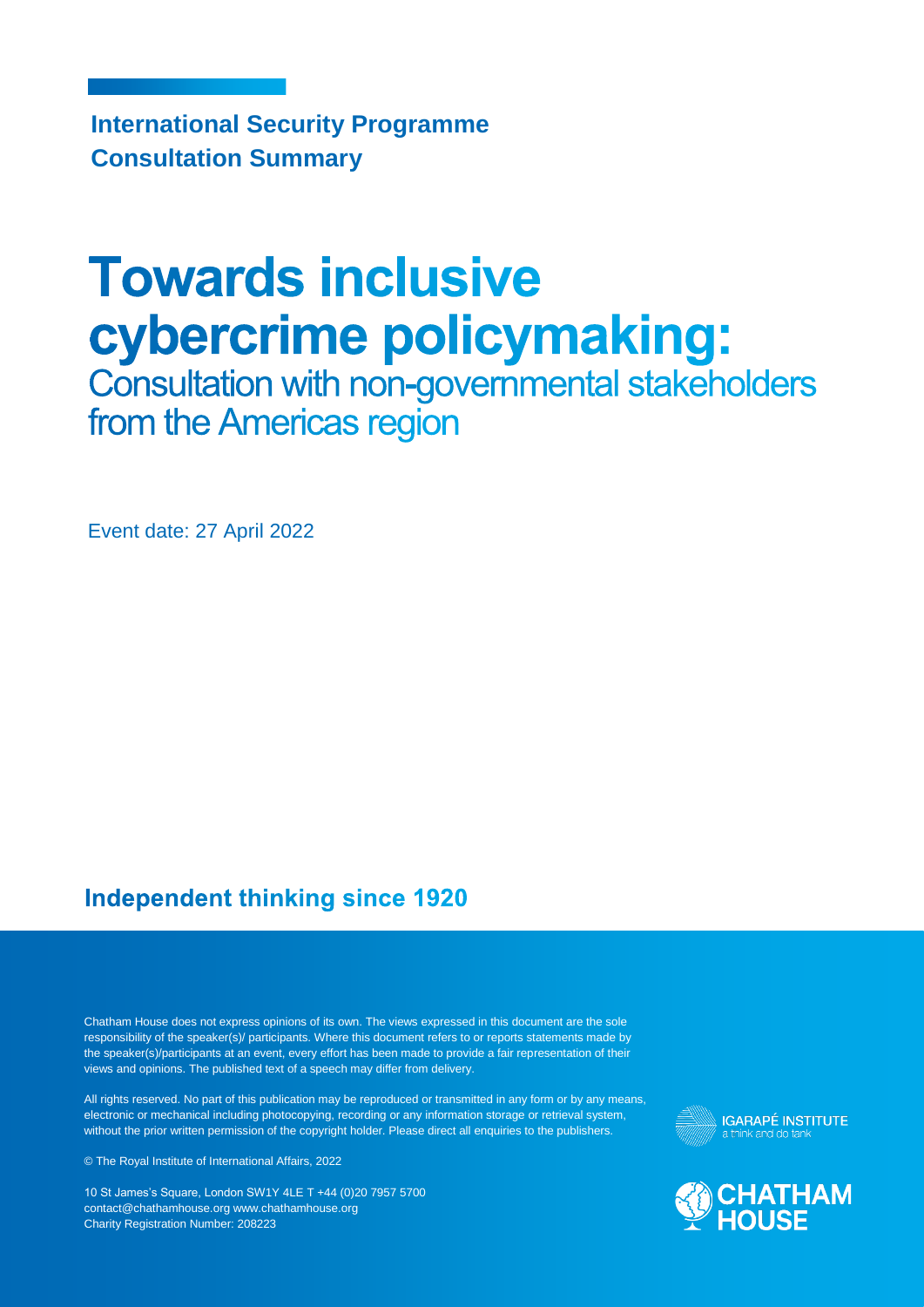### **Introduction**

Countries across the Americas have suffered a growing wave of cybercrime. The region hosts multiple threat ecosystems where criminal activity has surged at the same time as the digital landscape in the Americas has evolved: these threats range from the use of cryptocurrencies by organized crime groups for the purposes of money laundering, to online fraud, drug-trafficking and the dissemination of child sexual abuse material. <sup>1</sup> Criminal groups and actors in Brazil, for example, have used information and communication technologies (ICTs) to expand their activities, and have targeted countries in North America and Europe.<sup>2</sup> There has also been a reported increase in cooperation between criminal groups within the Americas and, in particular, across Brazil, Peru and Mexico.<sup>3</sup>

In response, countries in the region have developed national regulations to deal with the rise in online organized crime. As part of their efforts to counter cybercrime, 10 countries in the Americas have ratified the Budapest Convention on Cybercrime, with five additional countries in the region having either signed or been invited to accede to it. <sup>4</sup> Governments have also established dedicated units (in the form of either agencies or police units) to combat cybercrime; strengthened regional collaboration between law enforcement actors; and engaged in international efforts on capacity-building and technical cooperation with bodies such as Interpol. However, some of the regulations that have been proposed or enacted to deal with cybercrime have also had adverse impacts on human rights. In addition, while international instruments such as the Second Additional Protocol of the Budapest Convention might have been regarded with greater approval by European countries, ongoing debates in the Americas have shown that the speedy approval of the Additional Protocol could increase law enforcement powers while leaving human rights protections optional.<sup>5</sup> Hence, it is imperative to contextualize and map the potential effects of international instruments across different regions and, in particular, the Americas.

It is against this dense legal and threat landscape that UN member states, including from the Americas, will negotiate a new convention on cybercrime

<sup>&</sup>lt;sup>1</sup> Muggah, R. (2015), 'The rising threat of organised crime on social media', World Economic Forum, 27 July 2015, https://www.weforum.org/agenda/2015/07/social-media-violence/. <sup>2</sup> Muggah, R. (2015), 'Gangsta's Paradise: How Brazil's Criminals (and Police) Use Social Media,

*Americas Quarterly*, 20 August 2015, https://www.americasquarterly.org/article/gangstasparadise-how-brazils-criminals-and-police-use-social-media/.

<sup>&</sup>lt;sup>3</sup> García Caparrós, J. C. (2021), 'Top Cyber Threats to Latin America and the Caribbean', Mandiant, https://www.mandiant.com/resources/top-cyber-threats-to-latin-america-and-the-caribbean. <sup>4</sup> Argentina, Canada, Chile, Colombia, Costa Rica, the Dominican Republic, Panama, Paraguay, Peru and the US are parties to the convention, while Brazil, Ecuador, Guatemala, Mexico, and Trinidad and Tobago are observers which have been invited to accede. Council of Europe (2022), 'Parties/Observers to the Budapest Convention and Observer Organisations to the T-CY', https://www.coe.int/en/web/cybercrime/parties-observers.

<sup>5</sup> Gullo, K. and Alimonti, V. (2022), 'EFF, AI Sur Launch Guide to Raise Awareness About Deficiencies in Cross-Border Surveillance Treaty and Strategies to Mitigate Human Rights Risks', Electronic Frontier Foundation, 16 May 2022, https://www.eff.org/deeplinks/2022/05/eff-al-surlaunch-guide-raise-awareness-about-deficiencies-cross-border; Martins dos Santos, B. (2022), 'Budapest Convention on Cybercrime in Latin America', 16 May 2022, DerechosDigitales, https://www.derechosdigitales.org/18451/convenio-de-budapest-sobre-la-ciberdelincuencia-enamerica-latina/.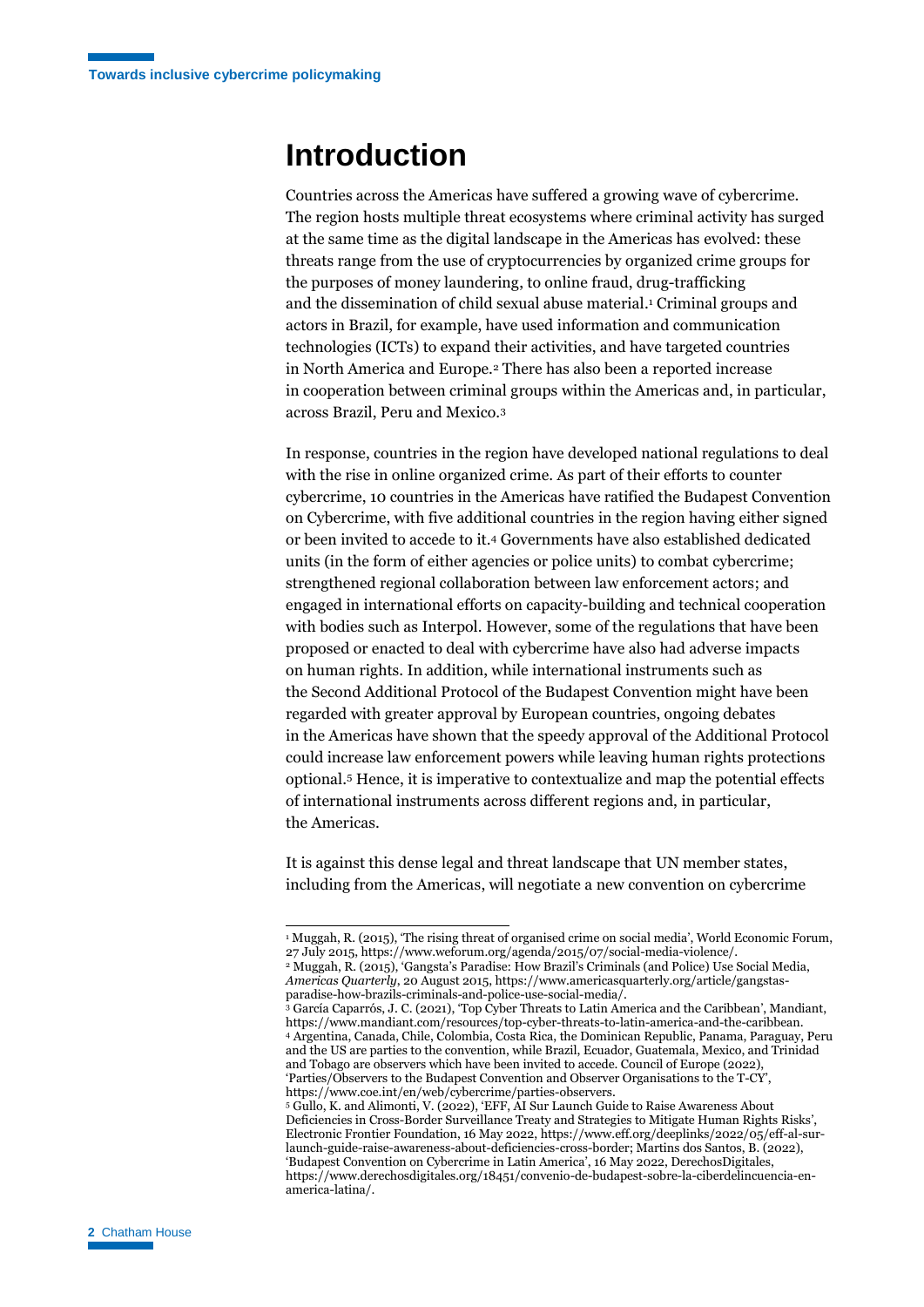in 2022–23. This will take place in the Ad Hoc Committee (AHC) $\epsilon$  to Elaborate a Comprehensive International Convention on Countering the Use of Information and Communications Technologies for Criminal Purposes, as mandated by UN General Assembly resolution 74/247 of August 2020. The future convention will determine the parameters of criminal acts in cyberspace. It could help facilitate international cooperation to counter cybercrime and provide technical assistance, and indeed can achieve even more, if UN member states can agree to a new cybercrime treaty at the end of the process. Implementing such a convention could have global consequences, both positive and negative, for fighting the criminal use of ICTs and protecting human rights, both on- and offline.<sup>7</sup>

Delegations from the Americas have been very active in the negotiations to date, from leading on resolutions regarding the modalities of the process<sup>8</sup> to providing written and oral submissions during the sessions. The extent of their involvement highlights the significance that is placed by regional governments on the outcome of the AHC process.

Against this background, on 27 April 2022 Chatham House's International Security Programme and the Igarapé Institute's Digital Security Program convened a virtual consultation for over 30 non-state stakeholders from across the Americas region, representing organizations involved or interested in the AHC process towards a new cybercrime treaty. This session took place under the Chatham House Rule,<sup>9</sup> the organizers having invited participants to share knowledge, information and perspectives on items for discussion at the AHC's second negotiating session<sup>10</sup> (30 May–11 June 2022).

<sup>6</sup> United Nations Office on Drugs and Crime (undated), 'Ad Hoc Committee to Elaborate a Comprehensive International Convention on Countering the Use of Information and Communications Technologies for Criminal Purposes',

https://www.unodc.org/unodc/en/cybercrime/ad\_hoc\_committee/home.

<sup>7</sup> Brown, D. (2021), 'Proposed UN Cybercrime Treaty Could Undermine Human Rights', Human Rights Watch, 18 January 2021, https://www.hrw.org/news/2021/01/19/proposed-un-cybercrimetreaty-could-undermine-human-rights.

<sup>8</sup> United Nations General Assembly (2021), 'General Assembly Adopts Resolution Outlining Terms for Negotiating Cybercrime Treaty amid Concerns over 'Rushed' Vote at Expense of Further Consultations', press release, 26 May 2021, https://www.un.org/press/en/2021/ga12328.doc.htm. <sup>9</sup> When a meeting, or part thereof, is held under the Chatham House Rule, participants are free to use the information received, but neither the identity nor the affiliation of the speaker(s), nor that of any other participant, may be revealed.

<sup>10</sup> United Nations Office on Drugs and Crime (2022), 'Second session of the Ad Hoc Committee: Vienna, 30 May to 10 June 2022',

https://www.unodc.org/unodc/en/cybercrime/ad\_hoc\_committee/ahc-second-session.html.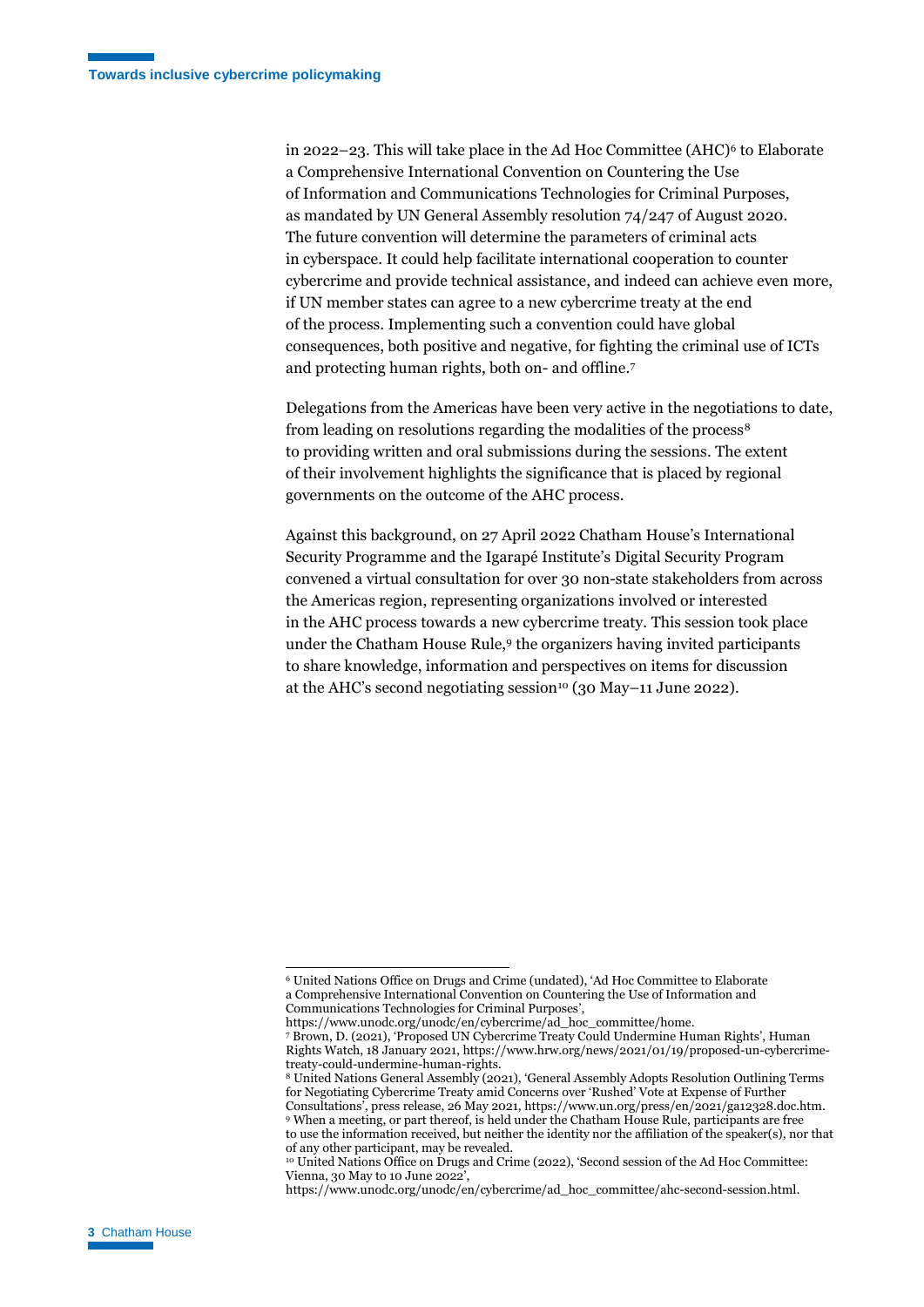The consultation provided a platform for discussing the following:

- General provisions [of a comprehensive international convention] and provisions on criminalization; and
- Law enforcement and procedural measures.

This summary document is the outcome both of the discussions held during the consultation and of the written inputs provided by participants after the session. The objective of presenting the main findings in summary form is to provide insights for delegations involved in the AHC ahead of the second substantive session. The summary report can also provide context as well as supporting the work of policymakers and diplomats working nationally and regionally on cybercrime-related agendas.

## **General provisions and provisions on criminalization**

*Guiding question: Reflecting on your work, expertise and/or regional perspective, what should be included in a UN convention on cybercrime? What crimes does the convention need to address?*

— **Precision is imperative with respect to provisions on criminalization.** Participants agreed that provisions on criminalization that are poorly defined in legal terms will raise alarms, because they will be challenging to implement and because they create scope for potential abuses of human rights. For example, in certain countries in Latin America, digital security researchers face persecution for their activities;<sup>11</sup> a new cybercrime convention with ill-defined provisions on illegal access (for instance) could increase the risks and liabilities faced by these researchers.

Provisions on criminalization should be drafted using technology-neutral language, to 'future-proof' the convention against new technological developments that could be abused by criminals. For example, if the convention criminalizes malicious cyber activities against critical national infrastructure, provisions must be both precise (regarding the types of activities) but also technology-neutral (regarding the types of ICTs that are used or targeted).

<sup>11</sup> Rodriguez, K. (2018), 'From Canada to Argentina, Security Researchers Have Rights–Our New Report', Electronic Frontier Foundation, 16 October 2018, https://www.eff.org/ptbr/deeplinks/2018/10/canada-chile-security-researchers-have-rights-our-new-report.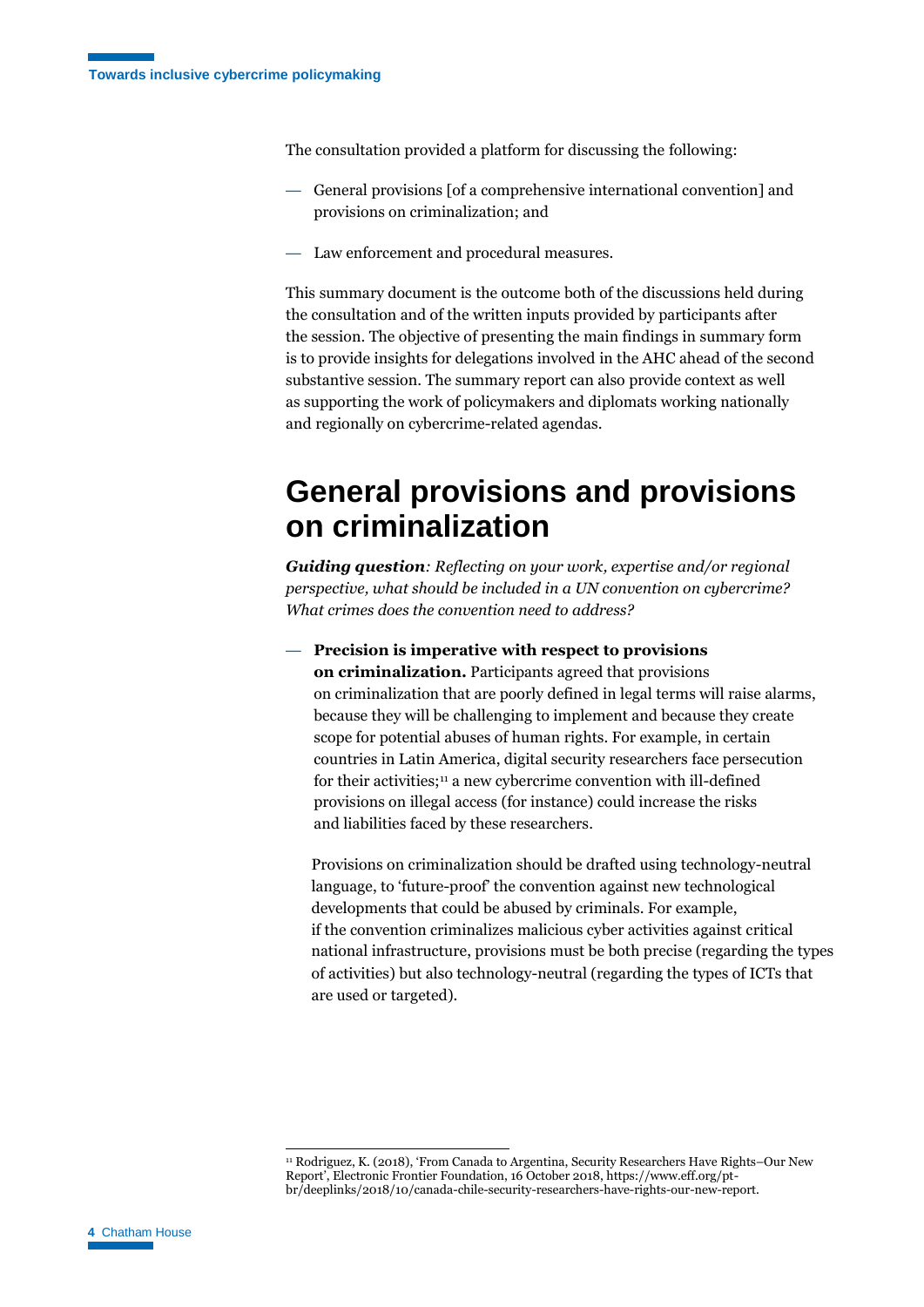— **National and regional specificities must be considered when evaluating the effects of cyber-dependent and cyber-enabled crimes.** Participants agreed that cyber-dependent crimes should be addressed by the convention. However, as with many of the points raised by government representatives, there is no consensus as to whether – and which – cyber-enabled crimes should be included. Most participants noted that the convention should adopt a narrow approach to criminalizing activities that extrapolate cyber-dependent crimes. It would not only provide more legal certainty to the text, but would also avoid an excessive juxtaposition of legal regimes.

Across the Americas region, there is a significant amount of regional diversity in terms of different nations' technical, legislative and policy capacity to address the criminal use of ICTs. This inevitably influences each country's choice of priority 'cyber-enabled crimes' to be included in a future convention. Countries' suggestions are also governed by their respective national and regional threat landscapes and pre-existing capabilities. Colombia, for instance, would define the scope of cyber-enabled crimes as extending to drug-trafficking.

— **Strong and clear human rights considerations must cut across provisions on criminalization, or risk creating scope for abuse.** Currently, both in the region and globally, multiple stakeholders (especially civil society organizations) have advocated strongly for the inclusion of human rights safeguards across a list of core (cyber-dependent) offences and a limited number of cyber-enabled offences.<sup>12</sup>

However, many participants raised concerns regarding the risks associated with expanding the scope of the cyber-enabled crimes to be included in the provisions on criminalization. Two main risks were identified and discussed. First, the risk of contradiction and duplication with existing legislation and instruments. Second, the risk of human rights abuse, particularly with regards to content-based crimes. As evidenced by several human rights organizations, many countries around the world have used cybercrime laws to criminalize online content (and freedom of speech) using different pretexts, such as misinformation or 'fake news' offences.

Some stakeholders claimed that even if some cyber-enabled crimes were excluded, this would not mean that they would remain unaddressed. Governments should only include the crimes that are likely to have transnational effects – if, that is, the crimes themselves are considerably amplified and transformed in their speed, scale and scope due to the use of ICTs. 13

<sup>12</sup> See non-governmental organizations' submissions to the AHC Second Session: United Nations Office on Drugs and Crime (2022), 'Second session of the Ad Hoc Committee'.

<sup>13</sup> Preferences around what provisions, crimes and procedural measures to include in the convention may also be shaped by differences in national capacity to combat cybercrime. During the consultation, participants drew attention to the fact that some small, developing countries in the Caribbean faced capacity gaps.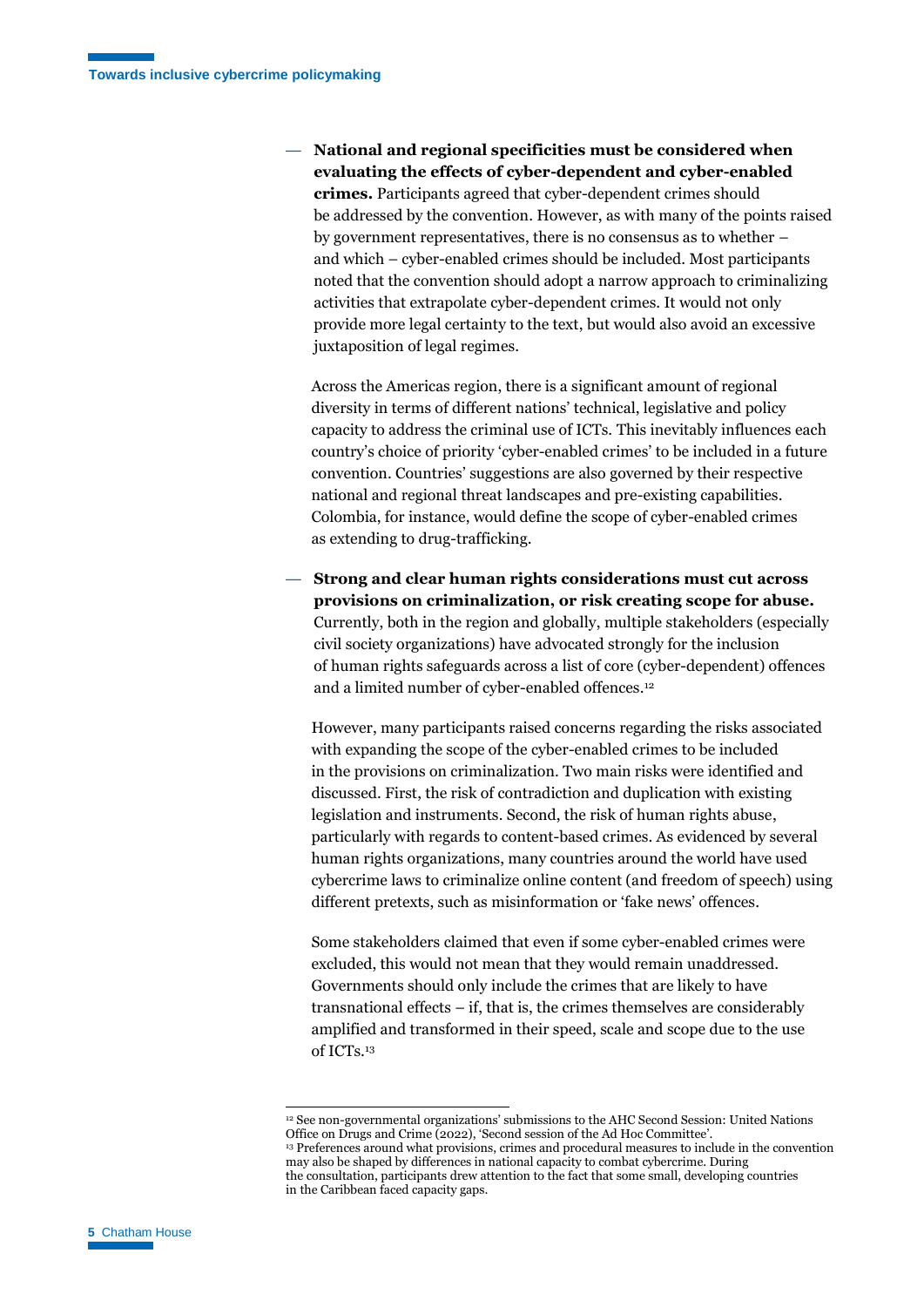Participants commented that many national legal frameworks are not strong enough to protect human rights amid the application of a new cybercrime treaty. As such, human rights considerations pertaining to privacy, data protection, etc. (part of a wider set of principles, under the umbrella of the Universal Declaration on Human Rights and other instruments) need to be featured prominently across the chapters and text of the treaty.

## **Law enforcement and procedural measures**

*Guiding question: What are you most concerned with in relation to the procedural measures and law enforcement powers that this convention will provide? What is the approach that the convention should take in order to address these concerns effectively (e.g. human rights protections, stakeholder responsibilities, capacity-building and technical assistance, etc.)?*

— **Access to data should be specific in order to avoid overreach and conflict between laws.** Participants noted that while the convention has the potential to strengthen cross-border collaboration in fighting cybercrime, it is of paramount importance that clear limitations are set as to what it should incorporate in terms of access to data. This includes disallowing the bulk collection of data, ensuring that the convention sets out robust procedural and human rights safeguards, and ensuring that requests are narrow in scope, attending to the principles of necessity and proportionality.

What is more, an overreaching convention would present challenges for future legal harmonization. Conflict between laws deriving from the text could disproportionately affect developing countries. As a result, these nations could face even greater challenges in implementing the provisions of the convention. To take one example, if data retention provisions for internet service providers (ISPs) neither draw on existing legislation nor reflect a narrow approach, they could potentially conflict with national laws, enhancing accountability gaps for access to data by law enforcement agencies, and expanding the challenge for medium and smaller ISPs which might not be adequately prepared to comply with the relevant laws.

— **Capacity-building is a precondition for a forward-looking and rights-respecting convention.** During the first round of the AHC negotiations, most states in the Americas region stressed the importance of capacity-building as a stepping stone for enhancing international cooperation and providing technical assistance. Some participants stated that the convention should ensure that developing countries receive training, and can access knowledge exchange, to help them tackle crimes linked to ICTs. Other countries, such as the member states of CARICOM (the Caribbean Community), supported a proposal for a dedicated fund to support developing countries.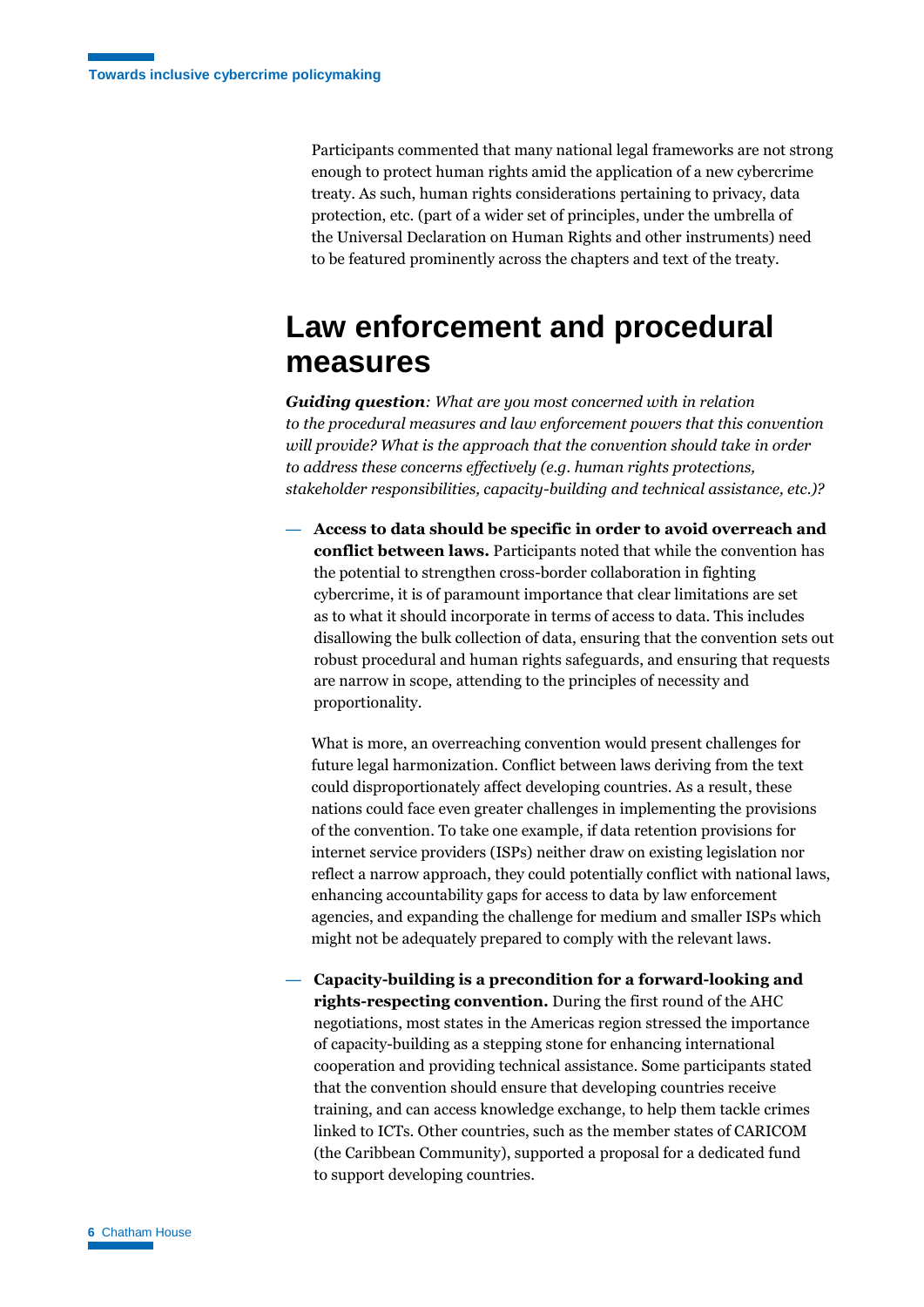Participants stressed that capacity-building efforts should involve policymakers, incident responders, security researchers and law enforcement agencies, among other communities. In terms of scope, these efforts should concentrate not only on the exchange of techniques and best practices in narrowly focusing on combating cybercrime, but they should help to mature the conversation around specific mechanisms and procedural measures. Participants highlighted how some countries in the region have faced challenges with respect to the formatting of requests for data access: these requests should be clear, and narrow in scope. In addition, a rightsrespecting convention would also seek to be human-centric: i.e. it would place the individual at the centre of discussions about prevention and protection. In practice, this would, for example, extend to notifying individuals when their government seeks to access their data.

— **Data access should not be regarded as a 'silver bullet' that will respond to all types of cybercrime.** Participants emphasized that the convention should not be conceived as an all-encompassing solution to existing problems, especially when it comes to facilitating data access. It should support existing best practices, and reaffirm state commitments to enforcing and adopting robust privacy-enhancing legislation. While most discussion around data preservation and access has focused on transnational data as a 'gold standard', improved access to data does not necessarily translate into more effective measures to combat cybercrime.

Participants noted that countries in the region could also profit from revisiting their own national procedures, and reflecting on whether appropriate steps and capacities are in place (with the necessary safeguards) to request data nationally, across sectors and among government bodies. Even though states in the Americas are discussing the potential of the convention to strengthen international cooperation in fighting cybercrime, tackling the lack of coordination and transparency in criminal investigations at the national level should be seen as a precursor for considering the potential effectiveness of an international convention. A lack of understanding among policymakers on how to implement national laws can lead to disproportionately restrictive practices such as IP address blocking, the taking down of services across entire social media platforms, and internet shutdowns, among others. In some instances, these restrictive practices can indeed be deliberate on the part of governments with a more autocratic approach to the internet and cyberspace.

Stakeholders also noted that in the context of big tech companies and social media platforms, it is understandable that there are concerns around crimes and wrongdoing within and among the user base. Even so, many participants stressed that private actors such as ISPs should not be considered agents of public security and law enforcement. The international convention could help ensure that public–private sector collaboration has clear procedures, strong human rights safeguards and independent oversight.